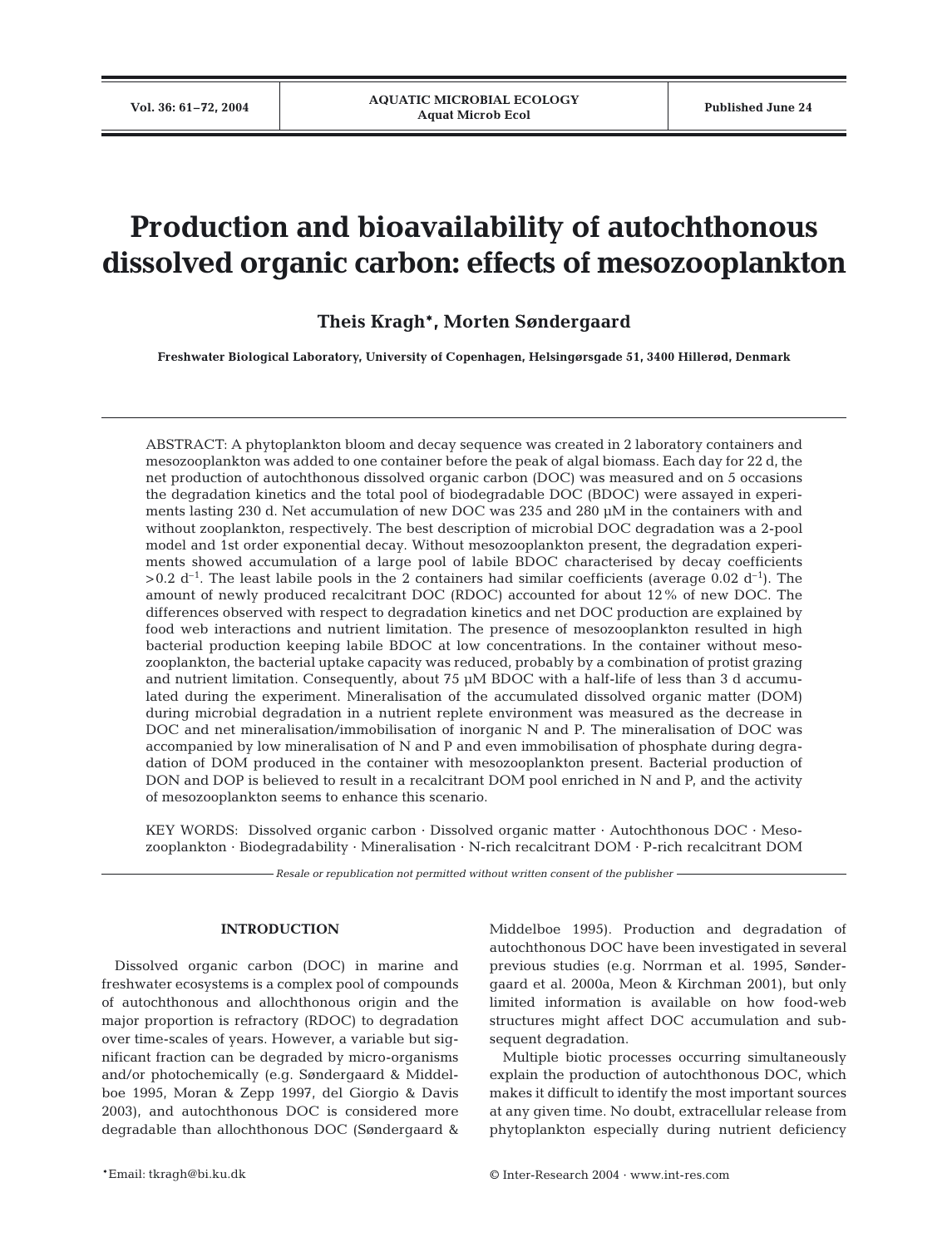can be a major DOC source (Fogg 1966, Baines & Pace 1991, Søndergaard et al. 2000b). Cell lysis during 'natural' mortality, e.g. caused by viral attack, contributes to the continuous production of DOC and zooplankton grazing has also been suggested as a prominent DOC and dissolved organic nitrogen (DON) producing process (Lampert 1978, Olsen et al. 1986, Nagata 2000). With respect to grazing, it seems that the produced DOC is very labile, fuels instant bacterial production and does not accumulate to high concentrations (Olsen et al. 1986, Strom et al. 1997).

If DOC production and removal are in steady state, the concentration of each degradable compound or class of compounds is constant and inversely proportional to its lability. However, aquatic systems are seldom — if ever — in steady state and the concentration of biodegradable DOC (BDOC) is variable in time and space (Ogura 1972, Søndergaard et al. 1995, Hopkinson et al. 2002). Our knowledge about specific processes and mechanisms contributing to the accumulation of BDOC and production of autochthonous recalcitrant (RDOC) is rudimentary. Microbial foodweb processes with production of refractory components (Stoderegger & Herndl 1998, Ogawa et al. 2001), protection of proteins in submicron particles (Stoderegger & Herndl 1998), bacterial nutrient limitation (Williams 1995, Rivkin & Anderson 1997), bacterial uptake capacity controlled by protist grazing (Thingstad & Havskum 1999) as well as photochemical transformations (Tranvik & Kokalj 1998) are some of the processes used to explain DOC accumulation due to production of DOC with long turnover times (Søndergaard et al. 2000a,b).

To our knowledge, the studies by Park et al. (1997) and Olsen et al. (2002) are among the few directly addressing whether zooplankton grazing can enhance DOC accumulation including a large fraction of BDOC. Park et al. (1997) found a correlation between grazing and the accumulation of DOC and concluded that zooplankton excretion was the DOC producing process. Furthermore, in degradation experiments lasting 100 d, Park et al. (1997) found that between 60 and 80% of the new DOC was labile and the rest was refractory. In chemostat experiments carried out by Olsen et al. (2002) grazing did not increase the steady state concentration of DOC, but reduced the time to reach steady state indicating zooplankton to contribute to DOC production. The degradable DOC fraction during 15 d of bacterial degradation was between 15 and 25% of the total (Olsen et al. 2002). Thus, rather variable results concerning the effects of grazing on DOC production and accumulation have been reported.

The fate of new autochthonous DOC and allochthonous BDOC has ecological implications for the ecosystem metabolism and the cycling of elements (Wetzel 1995). BDOC with long turnover times can sustain bacterial production during periods of low primary production and mineralisation of DOC and dissolved organics (DON and dissolved organic phosphorus [DOP]) is delayed compared with the time of production. DOP and DON seem to be preferentially mineralised compared with DOC, which, in a diagenetic perspective, makes the C:N:P ratio of dissolved organic matter (DOM) carbon-rich (Williams 1995, Hopkinson et al. 2002).

In this study, we investigated how grazing by mesozooplankton might influence the production and accumulation of DOC during an experimental algal bloom and its decay. Accumulation of DOC was measured chemically and degradation experiments were used to quantify RDOC and characterise the lability of BDOC. Bacterial production was used to quantify the total DOC production. We found that microbial activity and the production and fate of DOM can be greatly impacted by the presence/absence of mesozooplankton and can have implications for the mineralisation of organic matter and nutrient dynamics.

# **MATERIALS AND METHODS**

**Experimental design.** The experiment was carried out in two 100 l glass containers in the laboratory. Before use, the containers and all sampling equipment were acid washed. Commercially available spring water (Harilds Kildevand<sup>TM</sup>) was used as medium, in order to keep the initial DOC background low and refractory (Søndergaard & Worm 2000). Twenty l filtered (100 µm to remove larger mesozooplankton) water from Lake Esrum (Søndergaard et al. 2000a) served as inoculum and was added to 80 l spring water. A water-cooling system was installed to keep the temperature constant at 14°C. Light was supplied by fluorescent tubes at a 12 h light:12 h dark cycle and a photon flux density of approximately 150 µmol  $m^{-2}$  s<sup>-1</sup>. A 4-point aerating system with filtered atmospheric air provided circulation. Nutrients were added as  $KNO<sub>3</sub>$ (126 µM),  $KH_2PO_4$  (8 µM) and  $Na_2SiO_3.9H_2O$  (200 µM) to promote a phytoplankton bloom. After 14 d, mesozooplankton > 200 µm was collected from approximately 200 l water from Lake Esrum and added to one container. The mesozooplankton was dominated by *Daphnia* and *Cyclops* species, but they were not quantified. After addition, the mesozooplankton was monitored to ensure their presence throughout the experiment.

**Sampling procedures.** Water for chemical and biological analyses was sampled daily. The measured variables included chlorophyll *a* (chl *a*), inorganic nutrients, DOC, DON and bacterial abundance and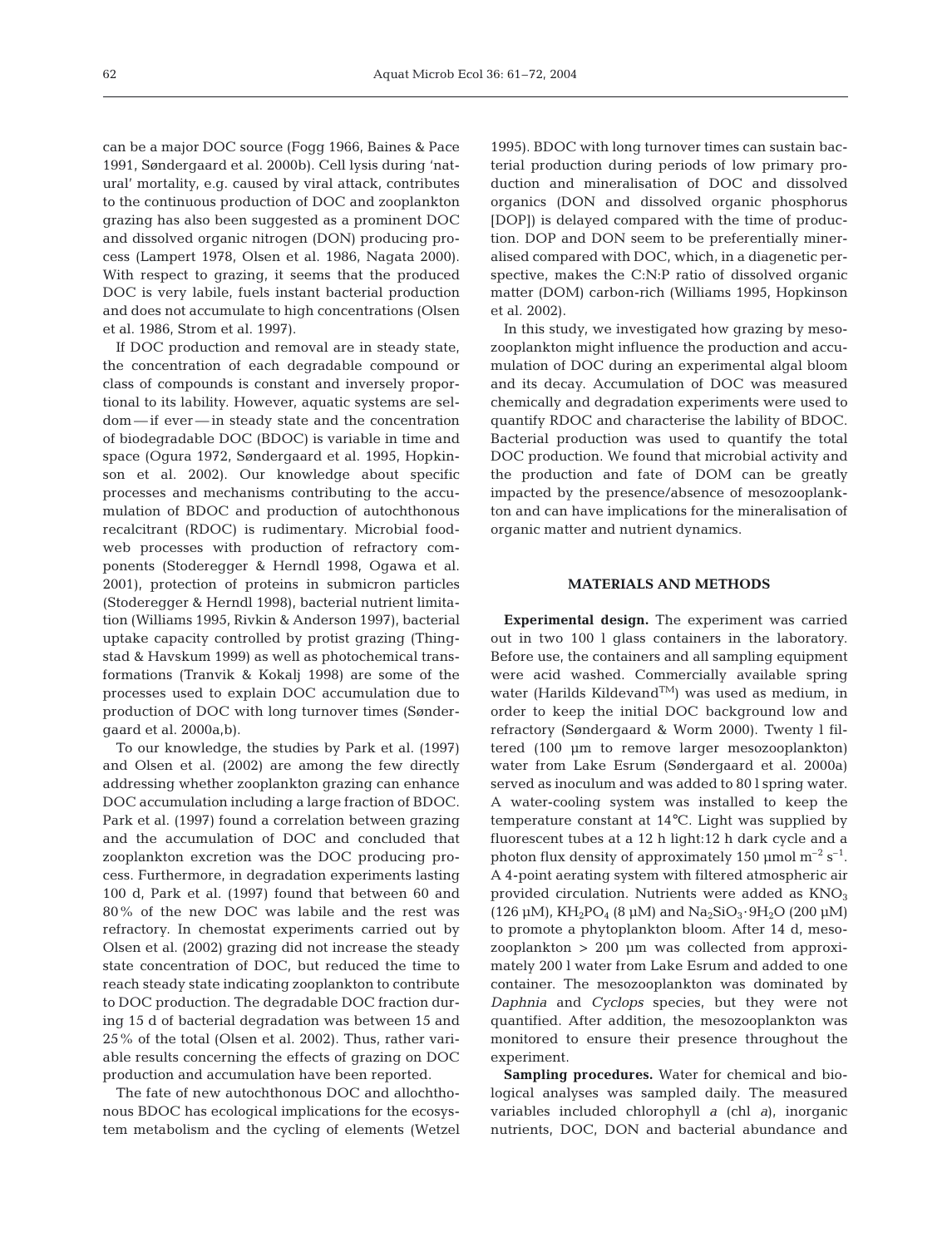over the course of the experiment.

Before sampling, the water was mixed carefully with a plexiglass stirrer. Water was drawn through a tube placed in mid-water into an acid rinsed bottle that previously had been flushed with sample water. Subsampling for all chemical and biological measurements was done from this bottle and in triplicates. For the chemical analyses of dissolved material, a 50 ml syringe was rinsed and filled with sample water and a 13 mm pre-combusted GF/F filter (Whatman) was mounted on the syringe. The first 5 ml filtrate was discarded and the next 5 ml was collected for DOC measurements in pre-combusted vials with 50 µl 2 M HCl added for conservation. The vials were stored in darkness at room temperature. Another 5 ml filtrate was collected in a cryo-vial and stored frozen for later nutrient analysis. Samples for chl *a* measurements and bacterial abundance and production were taken directly from the bottle. A similar sampling procedure was used to collect water for the degradation experiments.

**DOC degradation experiments.** Microbial DOC degradation was measured as the decrease in DOC over time in simple batch incubations after the addition of a bacterial inoculum to a filtered water sample (del Giorgio & Davis 2003). Samples were collected on Days 5, 12, 17, 20 and 22. A sample of about 2.5 l was filtered (GF/F), and inoculated with a GF/C filtrate from the respective containers (5%). The use of a GF/C filter allows the passage of flagellates, so the microbial community during degradation was composed of virus, bacteria and flagellates. Mineral nutrients (10 µM  $KNO_3$  and 1.5 µM  $KH_2PO_4$ ) were added to ensure carbon-limited bacterial growth. The bottles were darkened and incubated at room temperature (18  $\pm$ 1°C) for 230 d. At decreasing time intervals, subsamples were analysed for DOC and mineral nutrients.

Various decay models including 2 or 3 degradable DOC pools and a recalcitrant background have been used to describe DOC degradation kinetics (Ogura 1972, Søndergaard et al. 2000a, Hopkinson et al. 2002). A model with 2 degradable pools, each described by 1st order exponential decay, provided the best fit to our results with  $r^2$  values  $> 0.8$  for most regressions (see Table 1). The decision of pool size was made in each case from the maximal  $r^2$  values reached in regressions of DOC versus time starting with 3 points and including more points until  $r^2$  reached a maximum. By this approach, the degradable pools are described by the decay coefficients  $k_1$  and  $k_2$ . We defined the recalcitrant endpoint as the concentration in the sample taken after 230 d of incubation, but realise that a 'true' endpoint is probably never obtained in most experiments (see also Fry et al. 1996). The BDOC pools

described with  $k_1$  and  $k_2$  are called labile and semilabile, respectively.

Decay models and terminology are often linked to sampling frequency, experimental conditions and duration, and as these are extremely variable, comparisons among different studies are at best difficult (see del Giorgio & Davis 2003). In our study, the starting conditions for each degradation experiment are different with respect to abundance of bacteria; however, as we found that the fastest degradation of DOC in experiments added fewest bacteria, we assume that the differences are evened out within a period of 1 to 2 d, and that the observed differences in degradation kinetics are linked to the quality of DOC and not to the inoculum.

**Analytical methods.** *Chl a: Chl a* was extracted in ethanol and absorption was measured with a Hitachi U-1100 spectrophotometer (Jespersen & Christoffersen 1987).

*Nutrients:* Nitrite/nitrate, ammonium and phosphate were measured with standard methods with an Alpkem-RFA 300 autoanalyser (RFA manual). Silicate was measured with the acidic ammonium molybdate method (Anonymous 1985).

*Bacterial abundance and production:* Bacterial abundance was determined by flow cytometry (FACS Calibur, Becton Dickinson) after staining the fixed cells (2% glutaraldehyde) with the nucleic acid stain SYBR Green I (Molecular Probes) according to Marie et al. (1997). Briefly, 10 µl of a 100-times dilution of stock SYBR Green 1 was added to 1ml of sample, followed by 10 µl of a suspension of 2 µm fluorescent beads (Polyscience). Concentration of the beads was used for volume calibration and determined by epifluorescent microscopy after filtration onto 0.2 µm black membrane filters (Poretics). Bacterial production was measured with tritiated thymidine and converted to carbon production by  $2 \times 10^{18}$  cells mol<sup>-1</sup> (Bell 1993) and 20 fg C cell<sup>-1</sup> (Lee & Fuhrman 1987).

*DOC:* DOC was measured with a Shimadzu TOC-5000. A 1.2% Pt catalyst on silica beads was used in the combustion column (Cauwet 1994). The calibration consisted of a 3-point calibration curve  $(r^2 > 0.998)$  and at least 3 injections with a maximum of 5 were made for each sample. Each sample run included standard and blank samples interspersed throughout the sample run. Deep ocean and blank samples provided by J. Sharp served as quality controls. The machine and the procedure had previously reached accepted standards in an intercalibration (J. Sharp pers. comm.).

*Total nitrogen:* Total nitrogen was measured with an integrated on-line system including a Shimadzu TOC-5000 and a Sievers NO analyzer. DON was calculated by subtraction of inorganic nitrogen. Dr. Gustave Cauwet kindly carried out the TN measurements.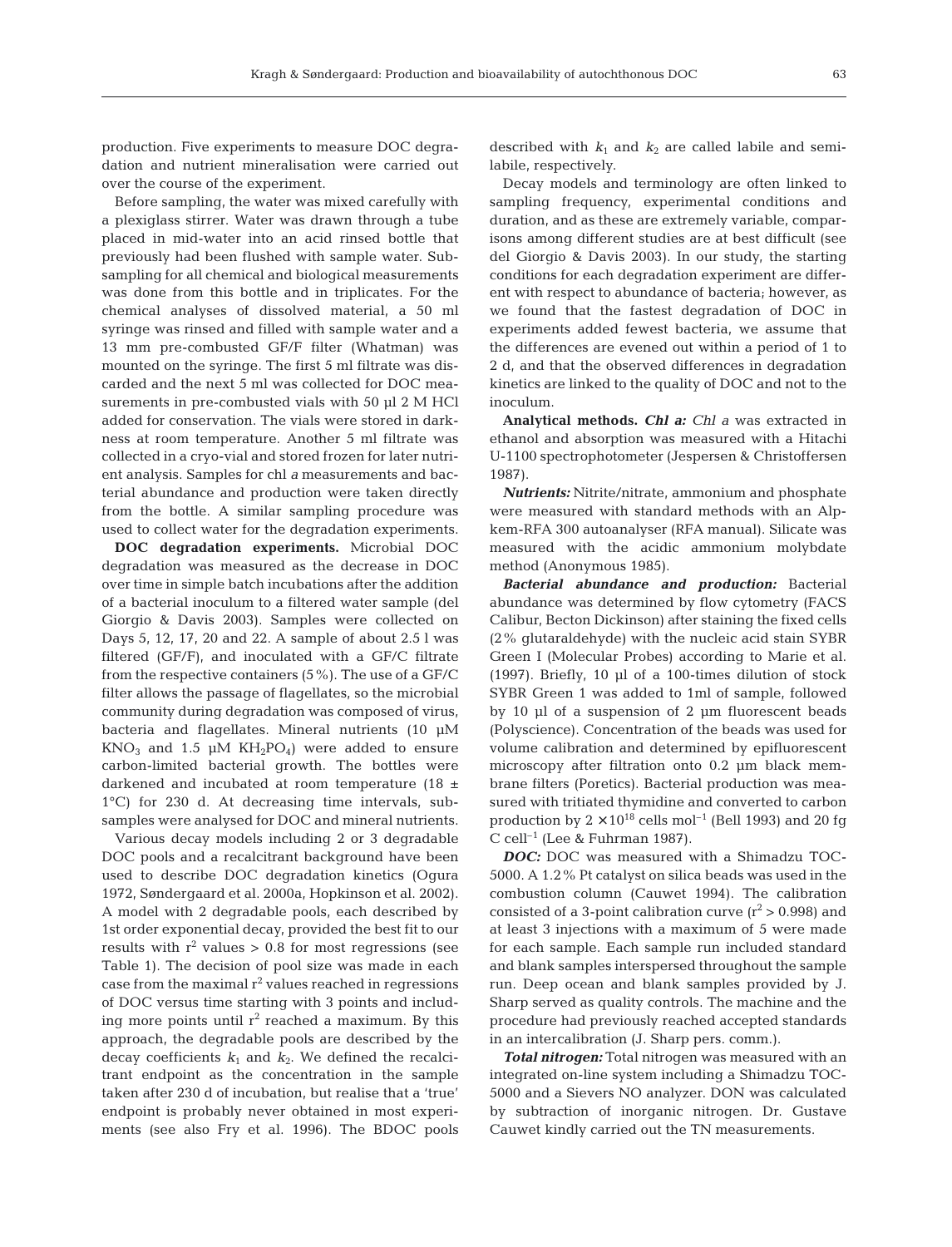**Statistics.** The experiment was carried out without replicate containers. Therefore, the comparative results cannot be evaluated statistically and the interpretations rely on the consistency and robustness of within container measurements. The slopes of the decay coefficients are tested for similarity by the method in Sokal & Rohlf (1981).

# **RESULTS**

#### **Nutrients, chl** *a* **and bacteria**

The growth of algae depleted inorganic nutrients within 11 to 14 d and before mesozooplankton was added (Fig. 1). Phosphate was depleted slightly faster than silicate and inorganic nitrogen. All nutrients were depleted 1 to 2 d faster in the container where meso-



Fig. 1. Concentrations of inorganic nutrients in the 2 containers. (A) Phosphate, (B) nitrate, (C) silicate.  $(\square, \square)$  Without zooplankton present, $(\bullet)$  after addition of zooplankton



Fig. 2. Development of (A) chlorophyll *a* (chl *a*), (B) bacterial abundance and  $(C)$  bacterial production.  $(\square, O)$  Without zooplankton,  $\left( \bullet \right)$  with zooplankton

zooplankton was added at Day 14. The difference in chlorophyll *a* concentration was not known at the time of zooplankton addition. The difference between the containers was due to a faster development of phytoplankton despite identical inocula (Fig. 2A). Grazing by mesozooplankton reduced the algal peak biomass to 100  $\mu$ g chl *a* l<sup>-1</sup>, while the absence of mesozooplankton allowed the chl *a* to increase exponentially over 17 d and to peak at 148  $\mu$ g chl *a* l<sup>-1</sup> (Fig. 2A). From Day 17 to 22, the chl *a* concentrations decreased to about 25 µg chl  $a l^{-1}$  in both containers.

The diatoms *Fragilaria* sp. and *Asterionella* sp. dominated the phytoplankton in both containers until Day 16. From Day 16 onwards, chlorococalean green algae dominated in both containers, although diatoms were still present. The mesozooplankton did not change the composition of the algal community. The mesozooplankton was monitored for species present, but these were not quantified; *Daphnia* and *Cyclops* species dominated throughout the experiment.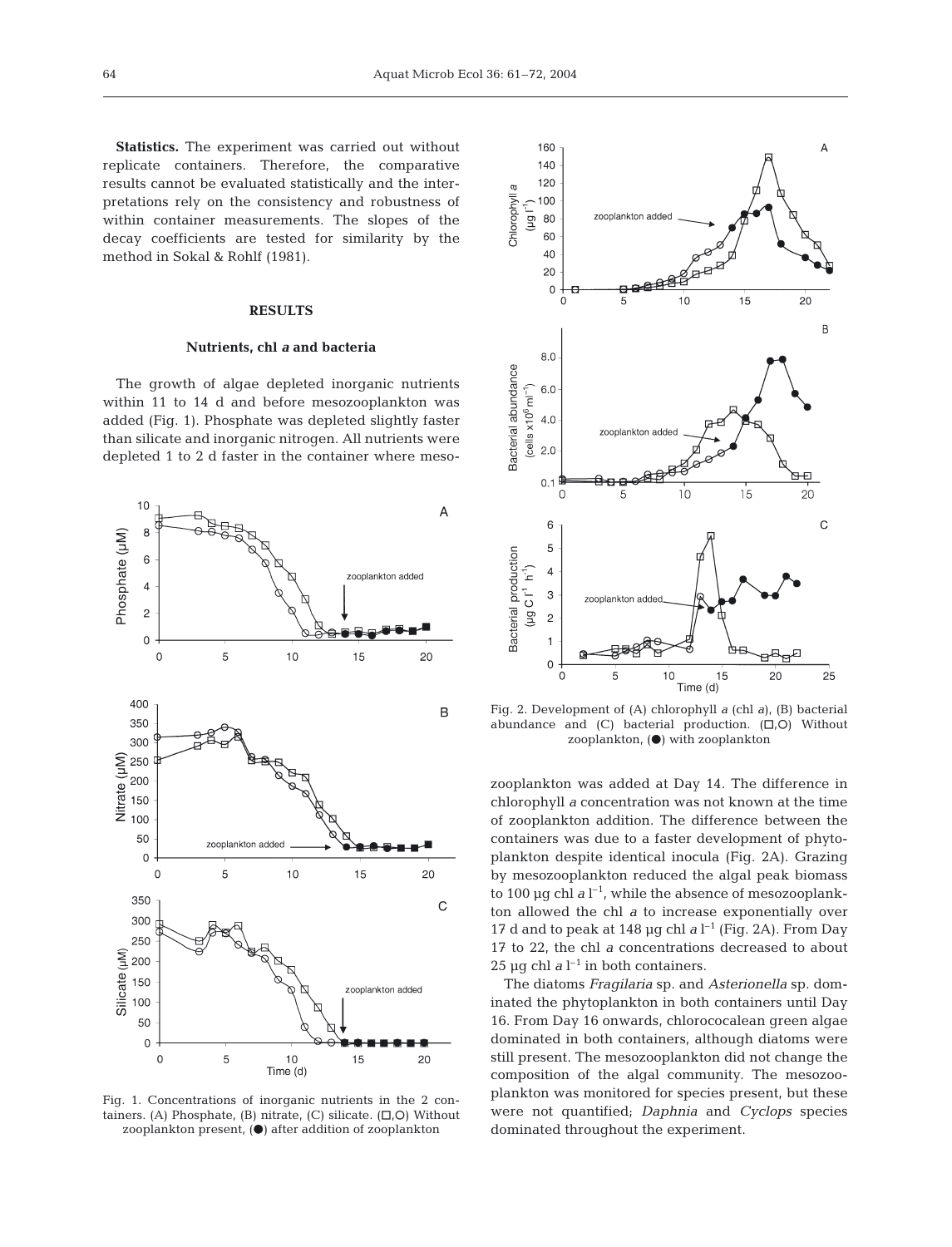During Week 1 of the experiment, bacterial abundance was very low and ranged from 1 to  $5 \times 10^5$  cells  $ml^{-1}$  (Fig. 2B). From Day 8, the bacteria responded to the growth of algae and the 2 containers started to deviate both with respect to bacterial abundance and production. In the container with the slower development of phytoplankton, the bacteria increased faster than in the other container and reached a peak of  $4.8 \times 10^6$  ml<sup>-1</sup> at Day 14, which was about double the abundance measured in the other container. The peak was followed by a decline to a low of  $5 \times 10^5$  ml<sup>-1</sup> at Day 20. In the container with added mesozooplankton, the abundance continued to increase to a peak of  $8 \times 10^6$  ml<sup>-1</sup> at Days 17 and 18 followed by a modest decline (Fig. 2B). Unfortunately, we lost the samples from Days 21 and 22. The time courses of bacterial production partly mirrored the abundances with low initial values and much higher peak values in the container that was later (by chance) selected to be without mesozooplankton. The peak production was followed by a fast decline to very low values (Fig. 2C). With mesozooplankton present, a high and prolonged production plateau developed and lasted until Day 22 (Fig. 2C). Bacterial production integrated from Days 14 to 22 was about 3-fold higher in the container with added mesozooplankton and about 6-fold higher from Days 16 to 22.

#### **Dissolved organics**

DOC increased over the course of the experiment from 110 to 345 and 390 µM for the containers with and without mesozooplankton, respectively (Fig. 3). Until Day 18, the DOC concentrations in the 2 containers were similar. Accordingly, the differences between the containers with respect to phytoplankton and bacteria did not have measurable effects on the net production of DOC. From Day 19 onwards, the concentrations of DOC in the container without mesozooplankton

450 400

350

 $\mathsf{C}$ 

(MI) 20C 300 **250** 

Fig. 3. Concentration of dissolved organic carbon (DOC) (mean  $\pm$  SD, n = 3) in the 2 containers. ( $\Box$ , $\Diamond$ ) Without zooplankton,  $\left( \bullet \right)$  with zooplankton

 $10$ 

Time (d)

zooplankton added

5

**ARE** 

15

**FRANCE** 

20



Fig. 4. Concentrations of dissolved organic carbon (DOC) in biodegradation experiments sampled at Day 22. (O) With zooplankton,  $(\Box)$  without zooplankton

appeared to be higher. During the first 18 d of the experiment, new DOC accumulated exponentially at about 0.1  $d^{-1}$ , while linear accumulation rates of about 20 and 28  $\mu$ M d<sup>-1</sup> for + and – mesozooplankton, respectively, were measured during the decline of the algal communities. About 235 and 280 µM of newly produced DOC accumulated in the container with and without mesozooplankton, respectively.

Until Day 14, the calculation of DON from total nitrogen measurements were flawed by high nitrate concentrations (see Fig. 1B) and very low DON concentrations. DON could not be calculated with any confidence. However, low nitrate concentrations from Day 14 made it possible to calculate DON. At Days 14 and 15, the concentrations were close to zero  $(\pm 2 \mu M)$ , but then DON increased at an apparent linear rate of about 2.7  $\mu$ M d<sup>-1</sup> (SD  $\pm$  1.1, r<sup>2</sup> = 0.63, n = 6) in both containers (data not shown). Thus, from Days 14 to 22, the C:N ratio of the accumulating DOM was between 7 and 10. The C:N ratio of new DOM during the entire experiment was between 13 and 16. The higher ratio values were calculated for the container without mesozooplankton due to higher DOC concentrations.

#### **Biodegradability of new DOC**

To measure the biodegradability of new DOC, it was assumed that the initial DOC is refractory. This assumption was tested on Day 5 in 2 degradation experiments showing utilisation of about  $5 \mu M$  within 6 d and no further degradation over 225 d. This small amount of BDOC with a calculated half-life of 1.5 d was probably added with the inoculum and would be removed before the addition of mesozooplankton.

The results of a typical degradation experiment are shown in Fig. 4 with samples taken at Day 22. Two features are apparent: (1) the DOC concentrations reached after 230 d of degradation were not different; (2) the time courses of DOC utilisation differed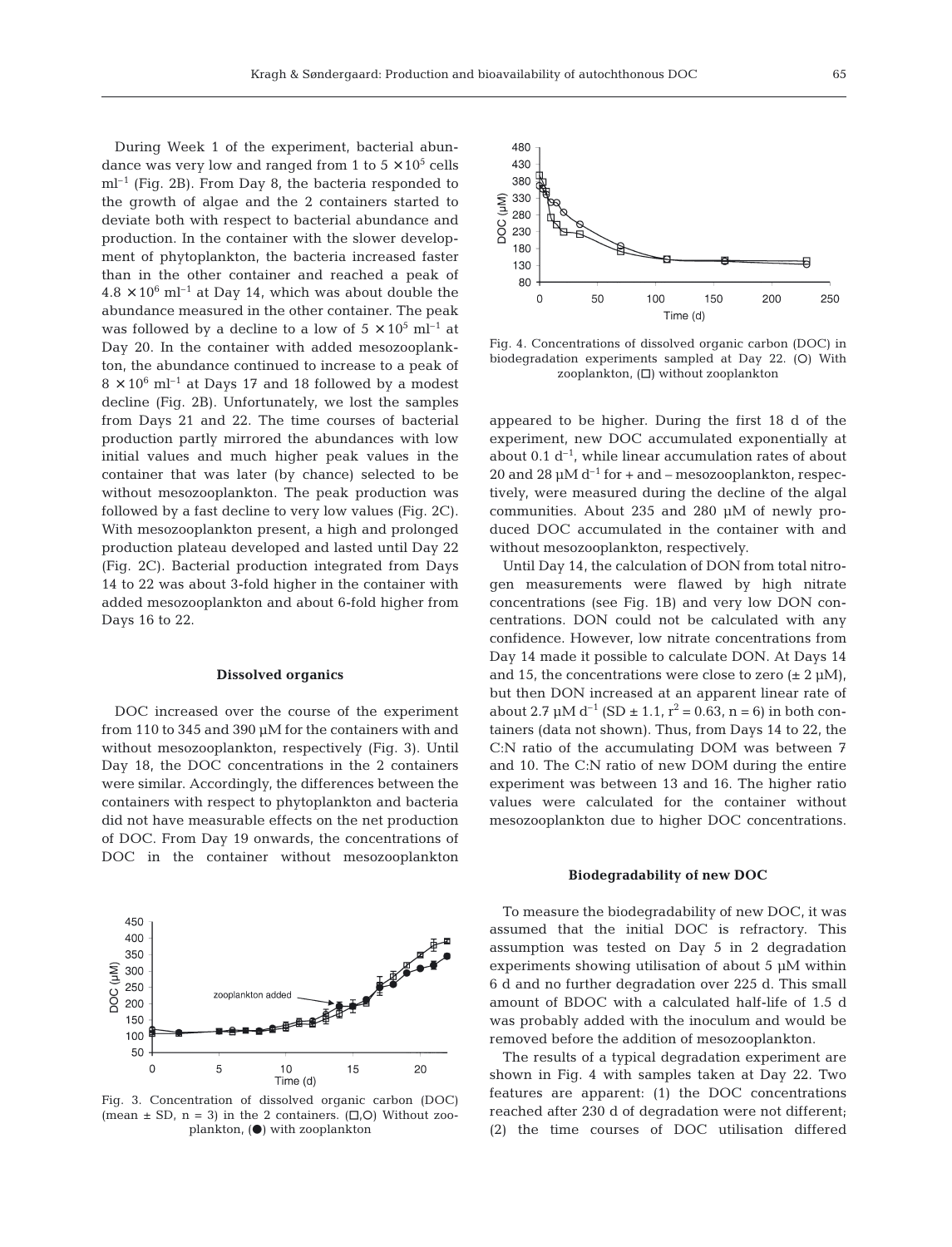| Day |     |                                                |       |       |                       |       | $-K_2$ – |                       |       |       |           | $-$ R $-$           |        |         |
|-----|-----|------------------------------------------------|-------|-------|-----------------------|-------|----------|-----------------------|-------|-------|-----------|---------------------|--------|---------|
|     |     | $+7.00$                                        |       |       | $-7.00$               |       |          | $+7.00$               |       |       | $-7.00 -$ |                     | $+200$ | $-200$  |
|     | DOC | Decay                                          | $r^2$ | DOC . | Decay                 | $r^2$ |          | DOC Decay             | $r^2$ | DOC - | Decay     | $r^2$               |        | DOC DOC |
|     |     | $(\mu M)$ coefficient<br>$(\mu M)$ coefficient |       |       | $(\mu M)$ coefficient |       |          | $(\mu M)$ coefficient |       |       |           | $(\mu M)$ $(\mu M)$ |        |         |
| 12  | 18  | 0.20(15)                                       | 0.88  |       | 14 0.14 (15) 0.91     |       | 16       | 0.02                  | 0.92  | 20    | 0.01      | 0.79                |        |         |
| 17  | 43  | 0.12(35)                                       | 0.84  | 70    | 0.28(15)              | 0.81  | 84       | 0.02                  | 0.98  | 41    | 0.02      | 0.88                | 14     | 17      |
| 20  | 49  | $0.04(110)$ 0.86                               |       | 114   | 0.21(21)              | 0.80  | 126      | 0.02                  | 0.94  | 83    | 0.02      | 0.96                | 28     | 25      |
| 22  | 74  | 0.07(70)                                       | 0.90  | 146   | 0.24(15)              | 0.83  | 145      | 0.02                  | 0.86  | 103   | 0.02      | 0.91                | 34     | 30      |

Table 1. Dissolved organic carbon (DOC) concentrations in the 2 degradable pools and 1 recalcitrant (R) pool at the indicated day of the experiment. Calculated decay coefficients are shown for the 2 biodegradable DOC pools. Zooplankton was added at

between the samples. A large fraction of the DOC produced in the container without mesozooplankton was decomposed much faster than the DOC produced with mesozooplankton present. This pattern was found in all 3 decomposition experiments carried out after mesozooplankton addition, i.e. Days 17, 20 and 22. The time courses of DOC utilisation and the concentration of RDOC were similar in the degradation experiments performed on Day 12 before the addition of mesozooplankton.

The exponential decay model identified rather distinct degradable DOC pools with decay coefficients ranging from 0.01 to 0.28  $d^{-1}$  (Table 1). The degradation experiments from Day 12 were sampled before mesozooplankton addition and the decay coefficients were reasonably similar with  $k_1$  and  $k_2$  averaging 0.17 and 0.016  $d^{-1}$ , respectively (Table 1). About 35  $\mu$ M DOC had accumulated in both containers and 95% was biodegradable. In lability terms, the  $k_1$  values for Day 12 were between those measured later in the experiment.

The  $k_1$  coefficients for the 2 containers deviated significantly from Day 17 and onwards  $(p < 0.01$ , paired *t*-test). In the container without mesozooplankton, a large pool of DOC with  $k_1$  values higher than 0.2  $d^{-1}$  accumulated, while a labile pool with lower  $k_1$ values  $( $0.12 \, d^{-1}$ ) accumulated in the container with$ added mesozooplankton (Table 1). The initial decay coefficients were 2- to 5-fold lower for BDOC accumulating with mesozooplankton present than for BDOC without mesozooplankton. The half-lives of BDOC calculated from the  $k_1$  values were less than 3 d in the absence of mesozooplankton and ranged between 6 and 16 d with mesozooplankton present. In all experiments, the semi-labile DOC pools had  $k_2$  values of about 0.02  $d^{-1}$  and half-lives of 35 d (Table 1). The  $k_2$ values were significantly similar ( $p < 0.05$ , test for equality of slopes, Sokal & Rohlf 1981). Without mesozooplankton present, the  $k_2$  coefficients described the decay after 15 to 20 d of incubation; however, with mesozooplankton present, the period for slow  $k_2$  decomposition were more variable and the starting time ranged from 35 to 110 d. The break-point times between  $k_1$  and  $k_2$  are shown in Table 1.

RDOC was defined as DOC still remaining after 230 d of degradation. This 'endpoint' was not influenced by mesozooplankton. In the degradation experiments initiated at Day 12, RDOC was less than 5% of new DOC. In the samples harvested at Days 17, 20 and 22, the concentrations had increased and the relative fraction of RDOC had increased to between 9 and 12% (Table 1).

#### **Nutrient mineralisation during degradation**

In the degradation experiments, we added mineral nutrients to ensure that organic carbon was the limiting factor. Immobilisation and mineralisation of N and P were calculated from the measured inorganic nutrient concentrations during each degradation experiment. The results from the experiments started at Day 20 are used as an example.

After an initial bacterial uptake of added nitrate, ammonium was produced and subsequently nitrified. The net outcome was mineralisation of about 3.7 µM N (Fig. 5A) concomitant with a removal of between 183 and 212 µM DOC (Table 2). Assuming that the microbial biomass was very low after 230 d and most utilised DOC was mineralised, a C:N mineralisation ratio between 50 and 60 can be calculated. At Day 12, the high concentrations of  $NO<sub>3</sub>$  in the containers (see Fig. 1B) prevented the detection of a small amount of mineralised N. The samples from Day 17 were similar to Day 20 and showed a net mineralisation of  $NO<sub>3</sub>$ . By contrast, a low N-immobilisation was measured in both samples from Day 22, while the mineralisation of DOC continued to increase (Table 2). Thus, the C:N mineralisation ratios moved from high but positive values at Days 17 and 20, to a negative value at Day 22. No systematic differences in N-mineralisation were observed between the 2 containers.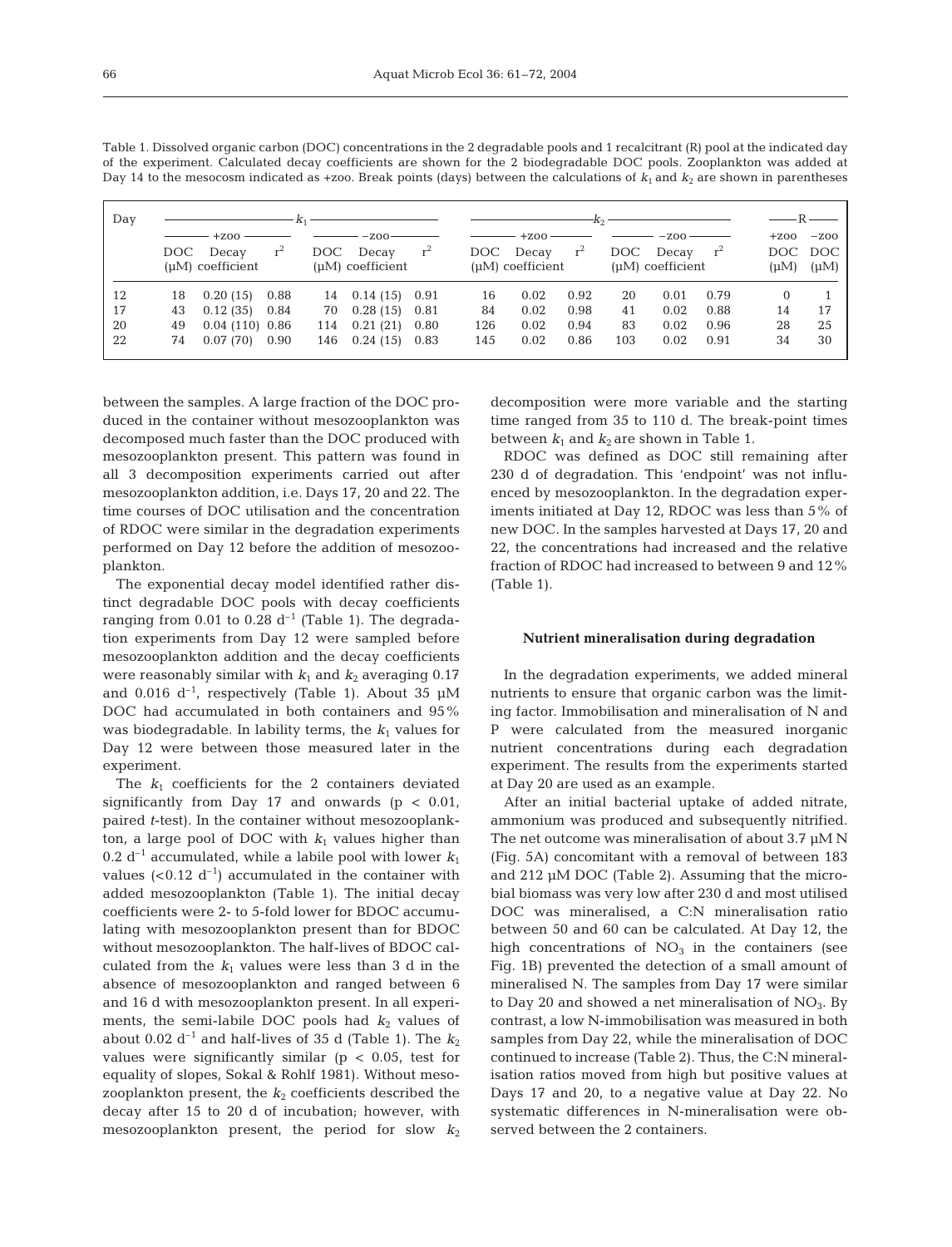

Fig. 5. Concentrations of (A) inorganic nitrogen and (B) phosphate during degradation of samples collected at Day 20. Total inorganic nitrogen (TIN) is presented. +zoo and –zoo: with and without zooplankton, respectively

After mesozooplankton was added, the containers started to deviate with respect to P-mineralisation. If no mesozooplankton was present, the net mineralisation of organic P was between 0.4 and 0.7 µM, and the C:P mineralisation ratio accordingly had a large range from 184 to 775 (Fig. 5B, Table 2). By contrast, all degradation experiments from the container with mesozooplankton resulted in a net immobilisation of phosphate (Fig. 5B, Table 2). Of the 1.5 µM phosphate present at the start of a degradation experiment, between 0.7 and 1.4 µM was immobilised within 230 d (Table 2). Most P was immobilised in the sample from Day 22, which also showed immobilisation of N.

Table 2. ∆ mineralisation and ∆ immobilisation (–) of carbon, nitrogen and phosphate after 230 d of degradation. All values are in µM. +zoo and –zoo: with and without zooplankton, respectively. nd: not detected

| Day |        | Carbon  |        | Nitrogen | Phosphate |         |  |
|-----|--------|---------|--------|----------|-----------|---------|--|
|     | $-200$ | $+7.00$ | $-200$ | $+200$   | $-200$    | $+200$  |  |
| 12  | 34     | 34      | nd     | nd       | $-0.2$    | $-0.01$ |  |
| 17  | 111    | 127     | 4.8    | 6.3      | 0.7       | $-0.7$  |  |
| 20  | 197    | 175     | 3.7    | 3.7      | 0.4       | $-0.8$  |  |
| 22  | 248    | 219     | $-0.9$ | $-0.7$   | 0.4       | $-1.4$  |  |
|     |        |         |        |          |           |         |  |

### **DISCUSSION**

## **Production and degradation of autochthonous DOC**

Accumulation of autochthonous and biodegradable DOC has previously been observed *in situ* over timescales of days (Ochiai et al. 1979, Billen & Fontigny 1987), seasons (Carlson et al. 1994), and during algal bloom and decay/sedimentation sequences in container experiments (Norrman et al. 1995, Fajon et al. 1999, Søndergaard et al. 2000a). In the present experiment, the production of new DOC after 22 d accounted for 35 to 43% of the peak net accumulation of particulate carbon and is within the range observed in other studies encompassing nutrient limitation of phytoplankton (Norrman et al. 1995, Søndergaard et al. 2000a, Olsen et al. 2002). Accumulation of carbohydrates has often explained a substantial part of DOC accumulation, especially when diatoms are dominating (Ittekot et al. 1981, Biersmith & Benner 1998, Fajon et al. 1999). In the present experiment, combined neutral carbohydrates explained between 25 and 35% of the new DOC and their relative contribution did not change over time (T. Kragh & N. H. Borch pers. comm.).

The ultimate reason for any DOC accumulation is a mismatch between the rate of production and utilisation. Low rates of bacterial utilisation might be due to an inherent biochemical resistance of the produced DOC towards fast bacterial uptake. Low bacterial uptake can also be caused by nutrient limitation and/or grazer control of the active biomass. All explanations have been analysed theoretically (Thingstad & Lignell 1997) and supported with data from container and chemostat experiments (Thingstad & Havskum 1999, Søndergaard et al. 2000b, Olsen et al. 2002). The explanations do not exclude each other. With respect to grazer control, the active bacterial biomass has to be reduced to a level not counteracted by an increase in cell-specific activity. Whatever reason(s) for the mismatch between production and uptake, the outcome is an accumulation of biodegradable DOC with different turnover times. Compounds with a high biochemical resistance are expected to accumulate under any environmental condition, while very labile compounds only can be expected to accumulate during nutrient limitation and/or grazer control of bacteria.

The concentrations of inorganic nutrients remained very low in the containers, even during algal decay. Therefore, the observed patterns with respect to DOC accumulation could be explained by a combination of the above-mentioned mechanisms. Before moving further into the discussion, we would like to emphasise that our experiment was not designed to establish a 'natural' plankton community, but only to have a high enough density of mesozooplankton to enable us to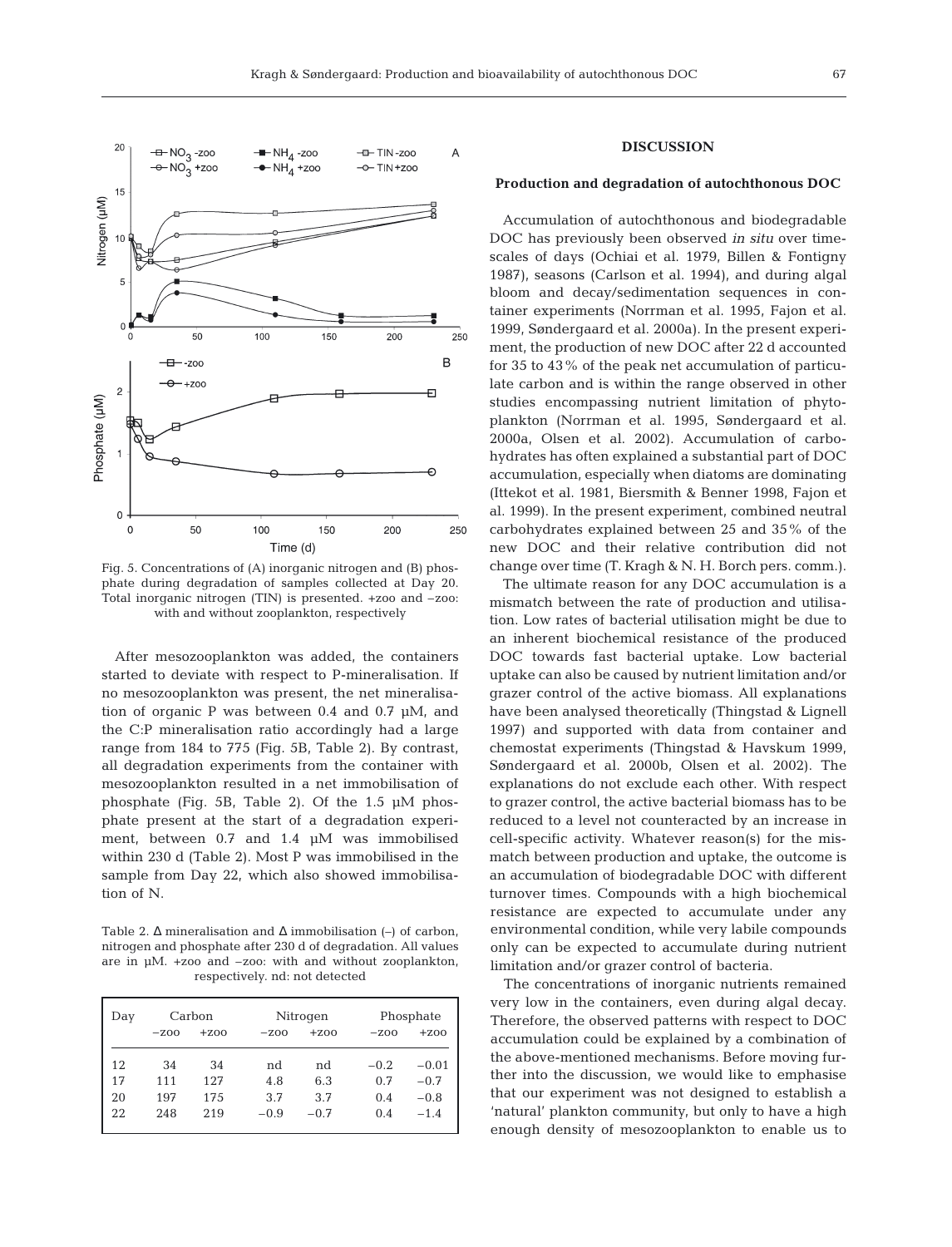detect signals relating their presence to new DOC production and its subsequent microbial degradation, if indeed any such effects were present. Thus, specific process rates cannot be directly compared with *in situ* values or those found in other experiments.

Some differences were found between the 2 containers before the addition of mesozooplankton. Phosphate, nitrate and silicate were depleted slightly faster in the container where mesozooplankton was to be added at Day 14 (+ container). In accordance, higher concentrations of chl *a* were measured in the + container before addition of mesozooplankton. There were no measurable differences between the 2 containers with regard to DOC concentrations before the addition of mesozooplankton. The water sampled for the degradation experiments at Day 12 showed that similar concentrations of DOC had accumulated, but that the  $k_1$  decay coefficient for the  $+$  container was slightly higher (Table 1). The early depletion of nutrients in the 'to be' + container could have limited bacterial growth, which could result in the accumulation of labile DOC. We therefore argue that a bias caused by the faster utilisation of nutrients in the +container would be accumulation of labile DOC. When mesozooplankton was added, we found a distinct lowering of the *k*<sup>1</sup> decay coefficient and a shift from labile to semilabile DOC being dominant. This is contrary to what we would expect if the bacterial activity was limited by nutrients.

A lowering of the phytoplankton peak biomass, sustaining high bacterial abundance and production, and lower DOC concentrations were the obvious effects of the mesozooplankton (Fig. 2). It is known that zooplankton, especially cladocerans, release large amounts of biodegradable DOC during grazing (Olsen et al. 1986, Strom et al. 1997), enhance bacterial production (Hygum et al. 1997) and regenerate organically bound phosphorus and nitrogen (Vadstein et al. 1995). At the same time, they can effectively reduce protist grazing on bacteria with a consequential increase in bacterial abundance (Jürgens et al. 1994). We suggest that the high bacterial abundance and production in the mesozooplankton container during the latter phase of our experiment were due to these mesozooplankton attributes. The supply of regenerated P and possibly N to bacteria thus becomes the key to explain the absence of DOC with fast turnover in the mesozooplankton container and the lower DOC concentrations.

In the container without mesozooplankton, labile DOC started to accumulate at Day 17 and continued to do so over the following days (Table 1). At Day 22, labile DOC with a short turnover time accounted for about 52% of the BDOC. Bacterial nutrient limitation and/or a reduced uptake capacity by a low biomass

could explain this event. At Day 17, bacterial production was very low although the abundance had not yet decreased substantially. The calculated growth rate at Day 17 based on cell abundance and production was a low  $0.2 d^{-1}$ . At Day 20, the growth rate had increased 4-fold to 0.8  $d^{-1}$ , which would indicate that a nutrient limited situation was followed by almost unlimited growth rates. The maximum bacterial growth rate for the entire experiment was  $0.9 d^{-1}$ . Thus, the accumulation of labile DOC until Day 17 may be explained by nutrient limitation causing low growth rates, while the capacity of the bacterial community to remove labile DOC between Days 20 and 22 was kept low by high grazing, most probably by protists. Although the cellspecific activity increased 4-fold at this stage, it was not enough to prevent the continued accumulation of labile DOC.

Olsen et al. (2002) have shown that protist grazing on bacteria may effectively mineralise P. From Fig. 2B, it is evident that high bacterial grazing started at Day 12 in the container without mesozooplankton. The abundance was reduced to  $5 \times 10^5$  ml<sup>-1</sup> by Day 19. Thus, the grazing on bacteria at Day 17 should have allowed substantial nutrient recycling and a consequential removal of the labile DOC. However, phytoplankton peaked at the same time and can have competed successfully for the regenerated nutrients (Vadstein 2000, Olsen et al. 2002) and prevented high bacterial production. The low growth rates found at Days 16 and 17 with an ample supply of organic substrate are firm indications of nutrient limitation of the bacterial community.

The growth rates of the bacterial community in the mesozooplankton container at Days 17 and 20 were 0.44 and 0.53  $d^{-1}$ , respectively, and thus between the extreme values for the other container. Growth rates at this level indicate no severe limitations, although growth was not at the calculated maximum. All growth rates are calculated with the assumptions of 20 fg C per bacterial cell and a thymidine conversion factor of  $2 \times$  $10^{18}$  cells mol<sup>-1</sup>. The validation of these constants is supported by the fact that growth rates calculated from the increases in bacterial cell abundances during exponential growth between Days 10 and 17 for the mesozooplankton container and between Days 8 and 12 for the other container were between 0.4 and 0.5  $d^{-1}$ (Fig. 2B) and in agreement with those calculated from production measurements and biomass.

The measured DOC accumulation and degradation kinetics can be interpreted to result from at least 3 BDOC pools with different lability. Labile BDOC with  $k_1$  values > 0.2  $d^{-1}$  was only measured during a combination of severe suppression of bacterial uptake capacity and possibly nutrient limitation in the container without mesozooplankton. The  $k_1$  values in the meso-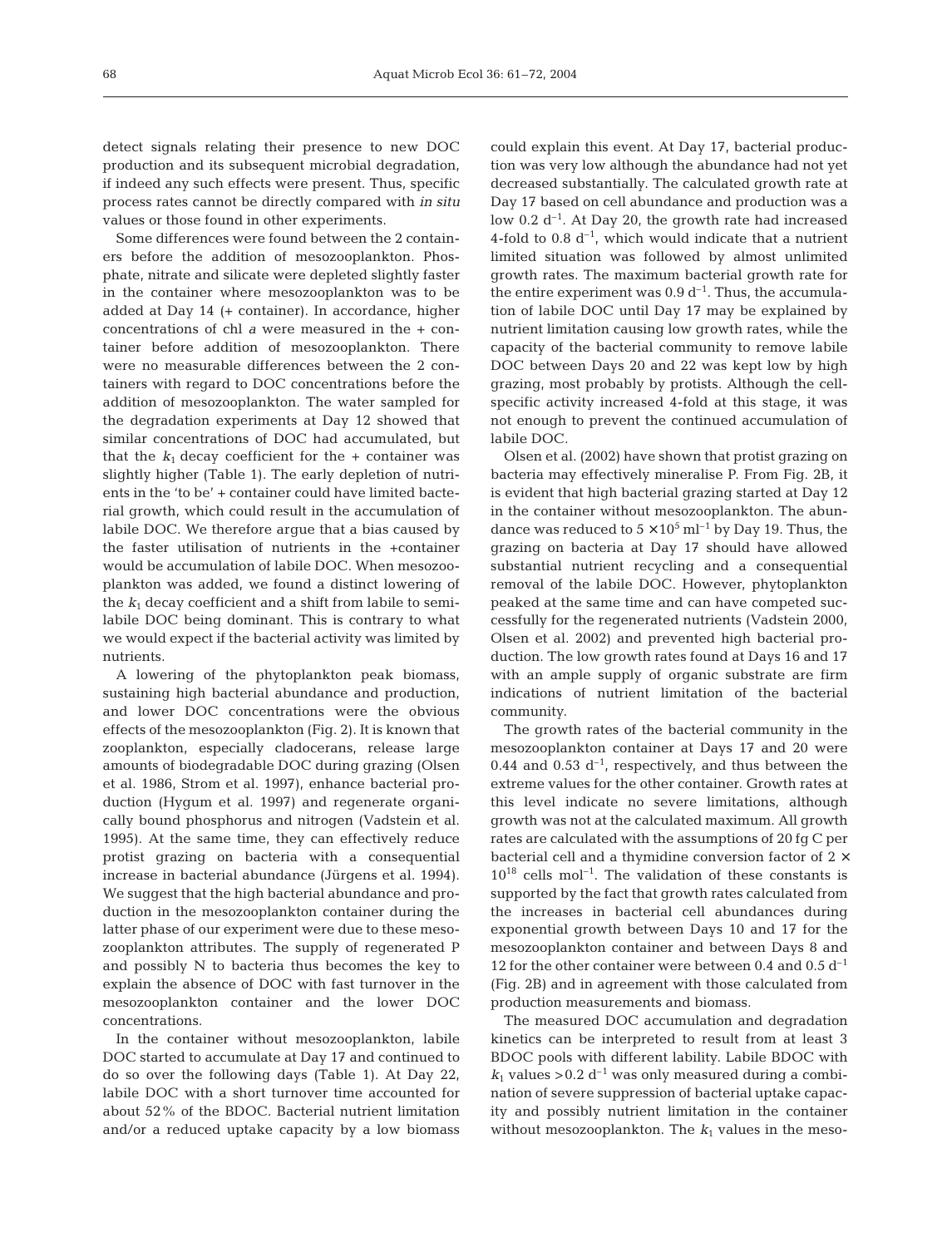zooplankton container were lower and a pool with such decay characteristics was not detected in the container without mesozooplankton. We therefore speculate that the low  $k_1$  for BDOC in the mesozooplankton container was related to some specific compounds produced by the mesozooplankton. Olsen et al. (2002) have shown a high DOC production related to zooplankton; however, no differences in degradation kinetics were obvious between their experiments with and without zooplankton.

Accumulation of bacterial cell remains and byproducts like peptidoglucans with slow turnover (McCarthy et al. 1998, Nagata et al. 2003) could be possible candidates to explain the difference in  $k_1$  values. The high bacterial biomass and production in the mesozooplankton container support such an explanation; however, the open question remains as to why the bacterial activity in the other container did not leave such a 'signal'? The simplest explanation for low  $k_1$ values of BDOC in the mesozooplankton container is a direct link to the activity of mesozooplankton producing DOC with a unique affinity for bacterial utilisation.

The differences in DOC decay coefficients between the containers were eliminated after some 60 to 100 d of degradation, and the semi-labile BDOC in both containers was described by low and similar coefficients leading to the suggestion that these pools consisted of similar compounds. Furthermore, the relative amount of RDOC was not affected by the mesozooplankton treatment and was about 10 to 12% of new DOC. This value is lower than the 25 to 30% RDOC for autochthonous DOC found in other studies (Fry et al. 1996, Søndergaard et al. 2000a, Meon & Kirchman 2001). The conclusion is that autochthonous RDOC is produced both during the increase of a diatom bloom, and during its decay as observed by Søndergaard et al. (2000a), and that different communities of plankton and experimental conditions may control to what extent new DOC becomes recalcitrant to microbial degradation. This is also exemplified by the results of Meon & Kirchman (2001), who found that DOC produced in one experiment without addition of inorganic nutrients did not produce RDOM, while a nutrient-induced bloom resulted in RDOC production. In the chemostat experiment carried out by Olsen et al. (2002), the complexity of the food web apparently did not have any effect on short-term (15 d) biodegradation. Bacterial DOC degradation was in all their experiments surprisingly low at 15 to 25%. The variable results and lack of solid explanations for the variability show that our understanding of new DOC production and of the factors controlling the degradation kinetics by nutrientreplete microbial communities is still limited.

Very few studies are available for comparison with respect to degradation kinetics for BDOC. In large out-

door lake mesocosms with zooplankton, Søndergaard et al. (2000a) observed that BDOC with a half-life of between 12 and 17 d was dominating new autochthonous DOC during the decay of a diatom bloom. These decay rates resemble those found here for the labile pool accumulating in the mesozooplankton container. Hopkinson et al. (2002) measured the degradation of DOM in samples collected from the middle of the Atlantic Bight. Two degradable pools where  $k_1$  averaged 0.22  $d^{-1}$  and  $k_2$  averaged 0.02  $d^{-1}$  described the decomposition of DOC, however, with large spatial and temporal variations (2 extreme values were removed from the data in Table 4, Hopkinson et al. 2002). Their average  $k_1$  is comparable to the values in the container without mesozooplankton and their  $k_2$ value is similar to the coefficient for the semi-labile pool identified in our experiment. Hopkinson et al. (2002) presented no data on food web structure and we can only speculate whether the accumulation of very labile BDOC in their samples was controlled by nutrient limitation and/or food-web interactions.

## **DOC degradation and nutrient dynamics**

Degradation of DOC is accompanied by microbial uptake of nitrogen and phosphorous from either organic or inorganic sources, and possibly net mineralisation of N and P during the course of a long incubation in a virus-bacteria-flagellate culture. The paradigm is that DOM during microbial degradation is carbon-enriched (Williams 1995, Hopkinson et al. 1997).

Nitrate and phosphate were added to the samples used for degradation and inorganic nutrients were never exhausted (see Fig. 5). Accordingly, access to energy from DOM must have been the factor limiting organic degradation. DON and DOP were not measured during the degradation experiments, so the mineralisation of DOM can only be evaluated from the inorganic nutrient measurements. In essence, we show how new autochthonous DOM is microbially degraded in a nutrient-replete situation where bacteria can utilise both organically bound and inorganic nutrients to sequester organic carbon. We do not know to what extent DOC was immobilised in microbial biomass; however, previous degradation experiments have shown that particulate carbon is of no quantitative importance after 7 to 10 d of incubation with flagellates present (Søndergaard & Theil Nielsen 1997). Therefore, we consider the removed DOC to be fully mineralised and that degradation over 230 d resulted in a very low particulate sequestration of N and P.

The time courses of nutrient concentrations showed an initial bacterial uptake of both nitrate and phos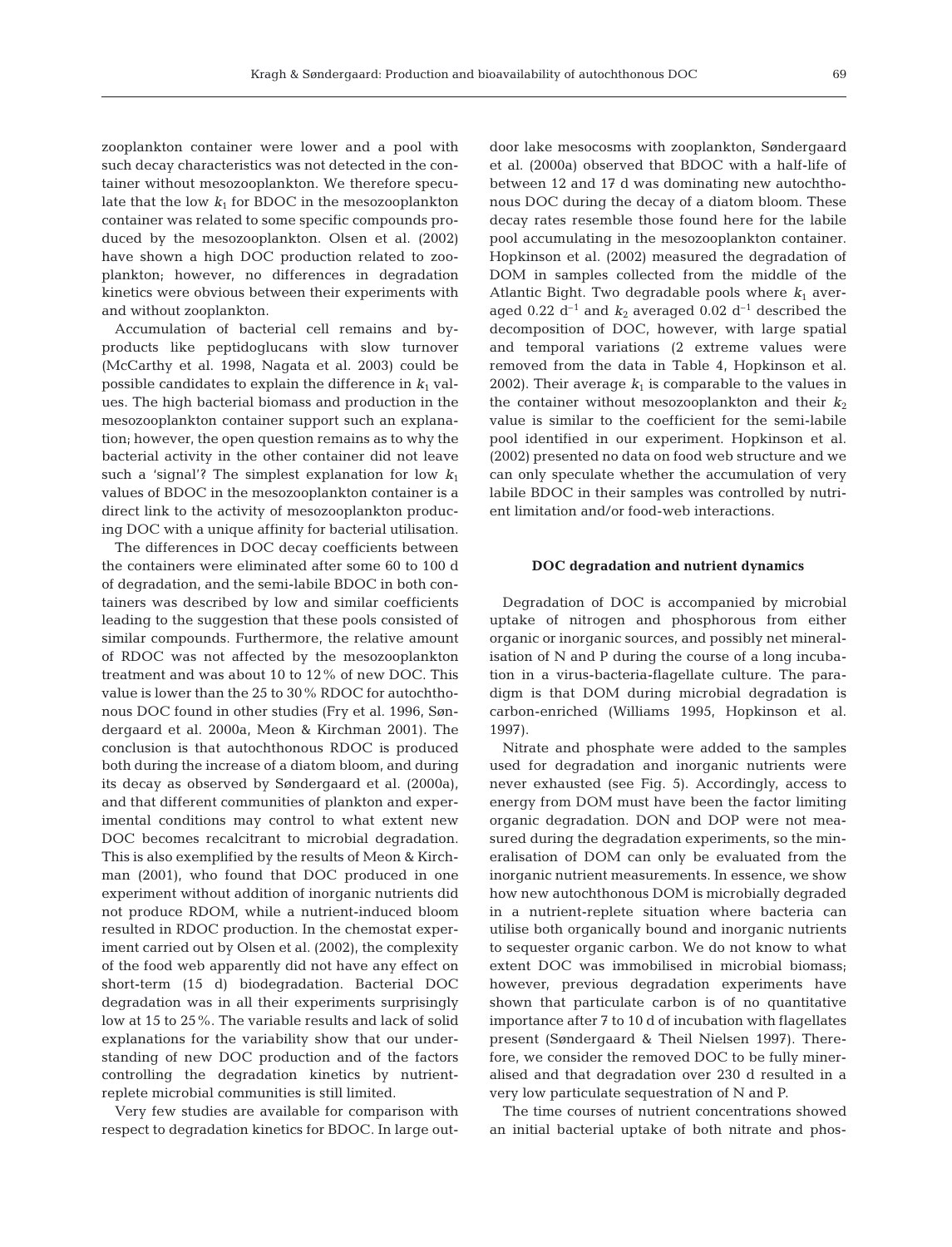phate in all experiments. After about 20 d, the uptake was followed by mineralisation in some experiments, net immobilisation of N in the samples taken at Day 22 and net immobilisation of P in all samples taken from the mesozooplankton container (see Fig. 5). The general feature was that large amounts of DOC were mineralised either with a low net mineralisation of organic N and P or an immobilisation of inorganic N and P (Table 2). Recycling of N and P must have supported the removal of DOC as bacterial growth requirements for N and especially for P are high (Vadstein 2000). Furthermore, the immobilisation must have been due to the production of recalcitrant DON and DOP compounds by the microbial communities during degradation, which enriched the RDOM pool with both N and P compared with DOM at the start of an experiment. It is known that marine bacteria produce refractory DOC and DON (McCarthy et al. 1998, Ogawa et al. 2001) and that freshwater DON and DOP can be dominated by refractory components of heterotrophic origin (Lean 1973, Caraco & Cole 2003). During the sequestration of energy from autochthonous organic sources, the microbial community conserved N and P in recalcitrant DOM.

The newly produced DOM had C:N ratios between 13 and 16. Compared with the Redfield ratio of 6.6, the accumulated DOM was C-rich and within the range from 11 to 22 observed in other experiments (Norrman et al. 1995, Søndergaard et al. 2000b) and *in situ* (Williams 1995, Hopkinson et al. 1997). In an investigation of the degradation of DOM in samples collected from the middle Atlantic Bight, Hopkinson et al. (2002) found recalcitrant DOC and DON to account for 70 and 60% of the total DOC and DON, respectively. Thus, contrary to our finding, the RDOM became more Crich during bacterial degradation. One part of an explanation for this difference is the high percentage of biodegradability of newly produced autochthonous DOC observed in our experiment. The reason for the high DOC availability is not known; however, compared with oceanic water, the DOC pool was very new and never exposed to UV radiation. UV radiation has been shown to decrease the biodegradability of algal DOC (Tranvik & Kokalj 1998, Tranvik & Bertilsson 2001).

With respect to DOP degradation, Hopkinson et al. (2002) found on average 80% to be degradable. This leads to higher relative organic C- and low P-content in the remaining DOM after degradation and is contrary to our findings. Although we do not have DOP measurements, the very high C:P mineralisation ratios and even immobilisation of P must have resulted in a P-enriched RDOM pool.

One unexpected result was that net immobilisation of phosphate was consistently measured in all degra-

dation experiments with samples from the container with added mesozooplankton, but not in the other container. Using the Day 20 experiment as an example, the mineralisation of about 175 µM C immobilised 0.8 µM P (Fig. 5B, Table 2). This observation is unique and we have not been able to find comparable results in the literature. Phosphate must have been transformed to P-species not reacting in the molybdate method. Whether these P-species are organic or inorganic is not known. Bacteria are known to have the ability to accumulate polyphosphate in nutrientreplete environments (Vadstein 2000); however, poly-P is very labile (Vadstein 2002) and preservation over 230 d seems unlikely. An explanation based on poly-P production would also force an explanation of why it did not occur in the samples from the container without mesozooplankton; to this, we cannot produce an explanation. Most likely, the immobilisation was in the form of recalcitrant DOP compounds produced by bacteria and flagellates. Heterotrophic DOP production is a well-known process (Lean 1973, Olsen et al. 2002, Caraco & Cole 2003). Apparently, the presence of mesozooplankton via an unknown mechanism linked to DOM and its degradation resulted in a net production of DOP and immobilisation of phosphate. Future experiments must reveal whether this phenomenon is general and also whether the storage is organic or inorganic. To sum up, different biotic communities produced DOM resulting in either P-mineralisation or immobilisation during microbial degradation, and such a result has, to our knowledge, never been reported before.

## **CONCLUSIONS**

We have shown, in accordance with previous studies, that biodegradable autochthonous DOC with short (days) and longer (weeks) half-lives can accumulate during the bloom and decay of freshwater phytoplankton. The presence of mesozooplankton resulted in a sustained high bacterial abundance and production possibly fuelled by mesozooplankton production of easily degraded DOC and nutrient mineralisation. Compared with the container without mesozooplankton, the presence of mesozooplankton resulted in lower DOC concentrations with initial DOC decay coefficients 2- to 5-fold lower than without mesozooplankton. The high concentrations of very labile DOC measured in the container without mesozooplankton were probably caused by a combination of a low bacterial uptake capacity due to protist grazing and nutrient limitation.

Microbial degradation of the accumulated DOC showed features with respect to mineralisation of N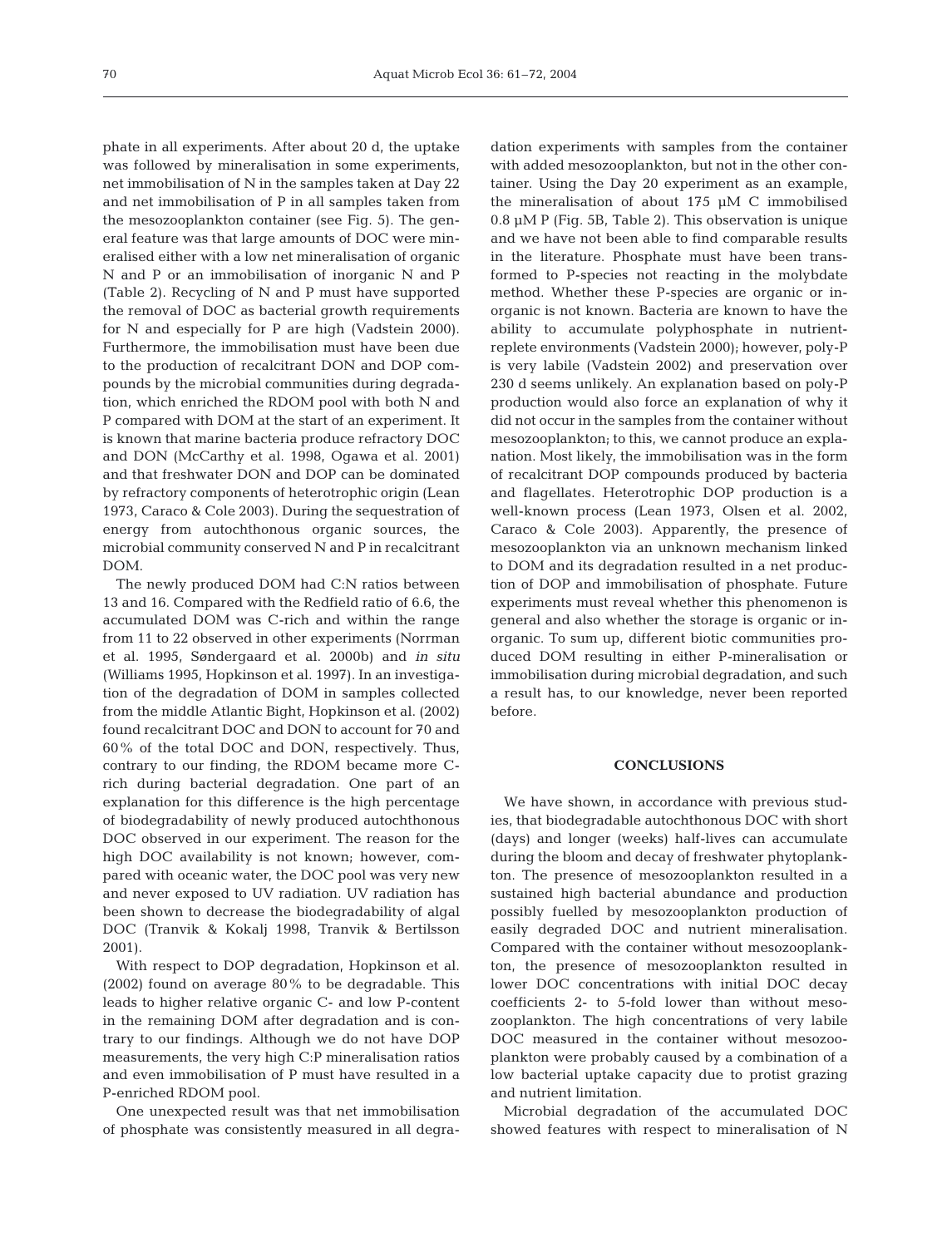and P not previously reported. During 230 d of degradation in a nutrient-replete environment, the refractory DOM pool was enriched with DON and DOP. Utilisation of a large degradable DOC pool by a microbial community resulted in mineralisation of low amounts of organic N and P compared with C and even immobilisation of nitrate and phosphate in some experiments. Immobilisation of phosphate was found in all degradations of DOM produced in the container with mesozooplankton present.

These findings do not change N and P budgets of lakes, but could have implications for the conceptual understanding of P-cycling in situations with high mesozooplankton grazing as well as on how organic matter is degraded. All the results are based on a single experiment, and therefore caution in interpretations must prevail until further studies provide evidence as to whether this is a special case created in an experimental environment or is a more general phenomenon.

*Acknowledgements*. This study was supported by the Danish Natural Sciences Research Council and the European Union (No. EVK3-CT-2000-00034). The technical assistance by Anne J. Jacobsen and Nils Willumsen is appreciated as are the valuable suggestions made by Niels Henrik Borch, Olav Vadstein and the reviewers. This is Eloise publication no. 452/42.

#### LITERATURE CITED

- Anonymous (1985) Limnological methods. Akademisk Forlag, Copenhagen (in Danish)
- Baines SB, Pace ML (1991) The production of dissolved organic matter by phytoplankton and its importance to bacteria — patterns across marine and fresh water systems. Limnol Oceanogr 36:1078–1090
- Bell R (1993) Estimating production of heterotrophic bacterioplankton via incorporation of tritiated thymidine. In: Kemp PF, Sherr BF, Sherr EB, Cole JJ (eds) Handbook of methods in aquatic microbial ecology. Lewis Publishers, Boca Raton, FL, p 495–503
- Biersmith A, Benner R (1998) Carbohydrates in phytoplankton and freshly produced dissolved organic matter. Mar Chem 63:131–144
- Billen G, Fontigny A (1987) Dynamics of a *Phaeocystis*-dominated spring bloom in Belgian coastal waters. II. Bacterioplankton dynamics. Mar Ecol Prog Ser 37:249–257
- Borch NH, Kirchmann DL (1997) Concentration and composition of dissolved combined neutral sugars (polysaccharides) in seawater determined by HPLC-PAD. Mar Chem 57:85–95
- Caraco NF, Cole JJ (2003) The importance of organic nitrogen production in aquatic systems: a landscape perspective. In: Findlay SEG, Sinsabaugh RL (eds) Aquatic ecosystems: interactivity of dissolved organic matter. Academic Press, Amsterdam, p 263–283
- Carlson CA, Ducklow HW, Michaels AF (1994) Annual flux of dissolved organic-carbon from the euphotic zone in the northwestern Sargasso sea. Nature 371:405–408

Cauwet G (1994) HTCO method for dissolved organic carbon

analysis in seawater: influence of catalyst on blank estimation. Mar Chem 47:55–64

- Connolly JP (1992) Modeling carbon utilization by bacteria in natural water systems. In: Hurst CJ, Coffin RB, Landeck RE (eds) Modeling the metabolic and physiologic activities of microorganisms. Wiley-Liss, New York, p 249–279
- del Giorgio PA, Davis J (2003) Patterns in dissolved organic matter lability and consumption across aquatic ecosystems. In: Findlay SEG, Sinsabaugh RL (eds) Aquatic ecosystems: interactivity of dissolved organic matter. Academic Press, Amsterdam, p 399–424
- Fajon C, Cauwet G, Lebaron P, Terzic S, Ahel M, Malej A, Mozetic P, Turk V (1999) The accumulation and release of polysaccharides by planktonic cells and the subsequent bacterial response during a controlled experiment. FEMS Microbiol Ecol 29:351–363
- Fogg GE (1966) The extracelluar products of algae. Oceanogr Mar Biol Annu Rev 4:195–212
- Fry B, Hopkinson CS, Nolin A (1996) Long-term decomposition of DOC from experimental diatom blooms. Limnol Oceanogr 41:1344–1347
- Hopkinson CS, Fry B, Nolin AL (1997) Stoichiometry of dissolved organic matter dynamics on the continental shelf of the northeastern USA. Cont Shelf Res 17:473–489
- Hopkinson CS, Vallino JJ, Nolin A (2002) Decomposition of dissolved organic matter from the continental margin. Deep-Sea Res Part II 49:4461–4478
- Hygum BH, Petersen JW, Søndergaard M (1997) Disssolved organic carbon release by zooplankton grazing activity: a high-quality substrate pool for bacteria. J Plankton Res 19: 97–111
- Ittekkot V, Brockman O, Michaelis W, Degens ET (1981) Dissolved free and combined carbohydrates during a phytoplankton bloom in the Northern North Sea. Mar Ecol Prog Ser 4:299–305
- Jespersen AM, Christoffersen K (1987) Measurements of chlorophyll-a from phytoplankton using ethanol as extraction solvent. Arch Hydrobiol 109:445–454
- Jurgens K, Gasol JM, Massana R, Pedrosalio C (1994) Control of heterotrophic bacteria and protozoans by *Daphnia pulex* in the epilimnion of Lake Ciso. Arch Hydrobiol 131: 55–78
- Lampert W (1978) Release of dissolved organic carbon by grazing zooplankton. Limnol Oceanogr 23:831–834
- Lean DRS (1973) Movements of phosphorus between its biologically important forms in lake water. J Fish Res Board Can 30:1525–1536
- Lee S, Fuhrman JA (1987) Relationship between biovolume and biomass of natural derived bacterioplankton. Appl Environ Microbiol 53:1298–1303
- Marie D, Partensky F, Jacquet S, Vaulot D (1997) Enumeration and cell cycle analysis of natural populations of marine picoplankton by flow cytometry using the nucleic acid stain SYBR Green I. Appl Environ Microb 63:186–193
- McCarthy MD, Hedges JI, Benner R (1998) Major bacteria contribution to marine dissolved organic nitrogen. Science 281:231–234
- Meon B, Kirchman DL (2001) Dynamics and molecular composition of dissolved organic material during experimental phytoplankton blooms. Mar Chem 75:185–199
- Moran MA, Zepp RG (1997) Role of photoreactions in the formation of biologically labile compounds from dissolved organic matter. Limnol Oceanogr 42:1307–1316
- Nagata T (2000) Production mechanisms of dissolved organic carbon. In: Kirchman DL (ed) Microbial ecology of the oceans. Wiley-Liss, New York, p 121–153
- Nagata T, Meon B, Kirchman DL (2003) Microbial degrada-